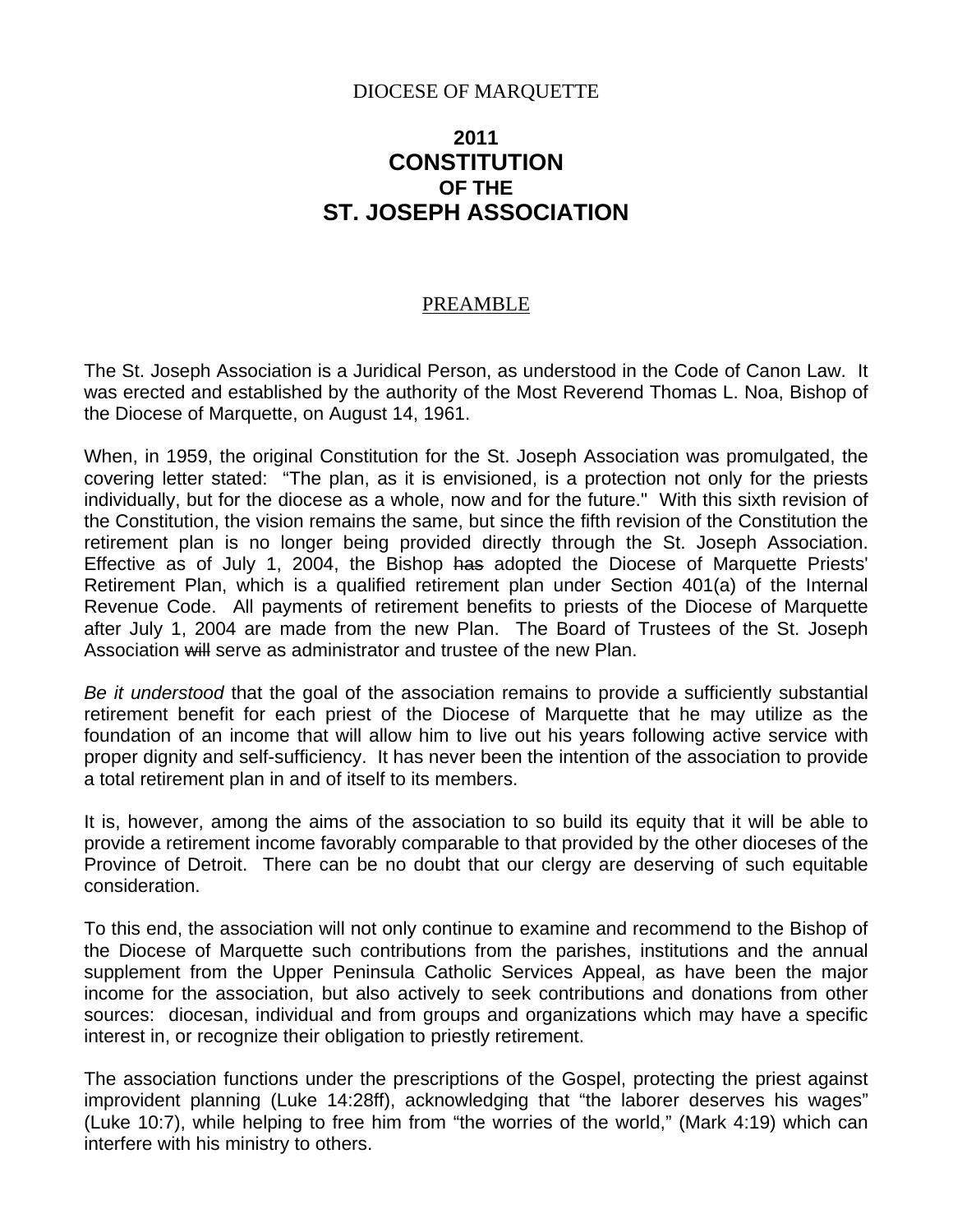Thus, the goal of financial security for the retired priest is the association's contribution toward his total physical and spiritual well being. The National Conference of Catholic Bishops has issued a document entitled, Norms for Priests and Their Third Age. In its introduction, it states:

The senior years of a priest's ordained ministry, especially the retirement years, are important for the proper completion and perfection of the priestly vocation. These norms, in accord with the Code of Canon Law, are intended to promote both the value and the dignity of the person, as well as the ministry and mission of the church. These norms, in accord with the Code of Canon Law suggest that retirement from a diocesan appointment does not imply an end to ministry. Rather they speak of an entry into a third age where the Spirit is calling us to reflect upon, to integrate, and to complete the ministry to which we were called.

To facilitate this "Third Age" ministry is the reason for existence of the St. Joseph Association.

#### **ARTICLE I: NAME**

*Section 1.1* - The name of the association shall be the "**St. Joseph Association of the Catholic Diocese of Marquette,"** hereinafter referred to as the "St. Joseph Association" or "association."

*Section 1.2* - The legal title of the St. Joseph Association is "The Roman Catholic Bishop of the Diocese of Marquette for the St. Joseph Association."

#### **ARTICLE II: PURPOSE**

*Section 2.1* - The purpose of the St. Joseph Association is to assist in the provision of retirement income to the priests of the Diocese of Marquette by performing the duties assigned to it under the Diocese of Marquette Priests' Retirement Plan and Trust Agreement (the "Priests' Retirement Plan") and to perform the other duties specified in this Constitution.

### **ARTICLE III: PROPERTY**

*Section 3.1* - All property owned or acquired by the St. Joseph Association shall be vested in the St. Joseph Association and shall be assigned solely to the purposes and objectives of the St. Joseph Association.

#### **ARTICLE IV: MEMBERSHIP / ELIGIBILITY**

*Section 4.1* - All priests ordained for the Diocese of Marquette are ipso facto members of the St. Joseph Association from the time of their ordination. Priests entering the service of the diocese from other jurisdictions become members at the time they begin their incardination into the diocese. Former religious priests become members of the St. Joseph Association according to the norms of Canon Law.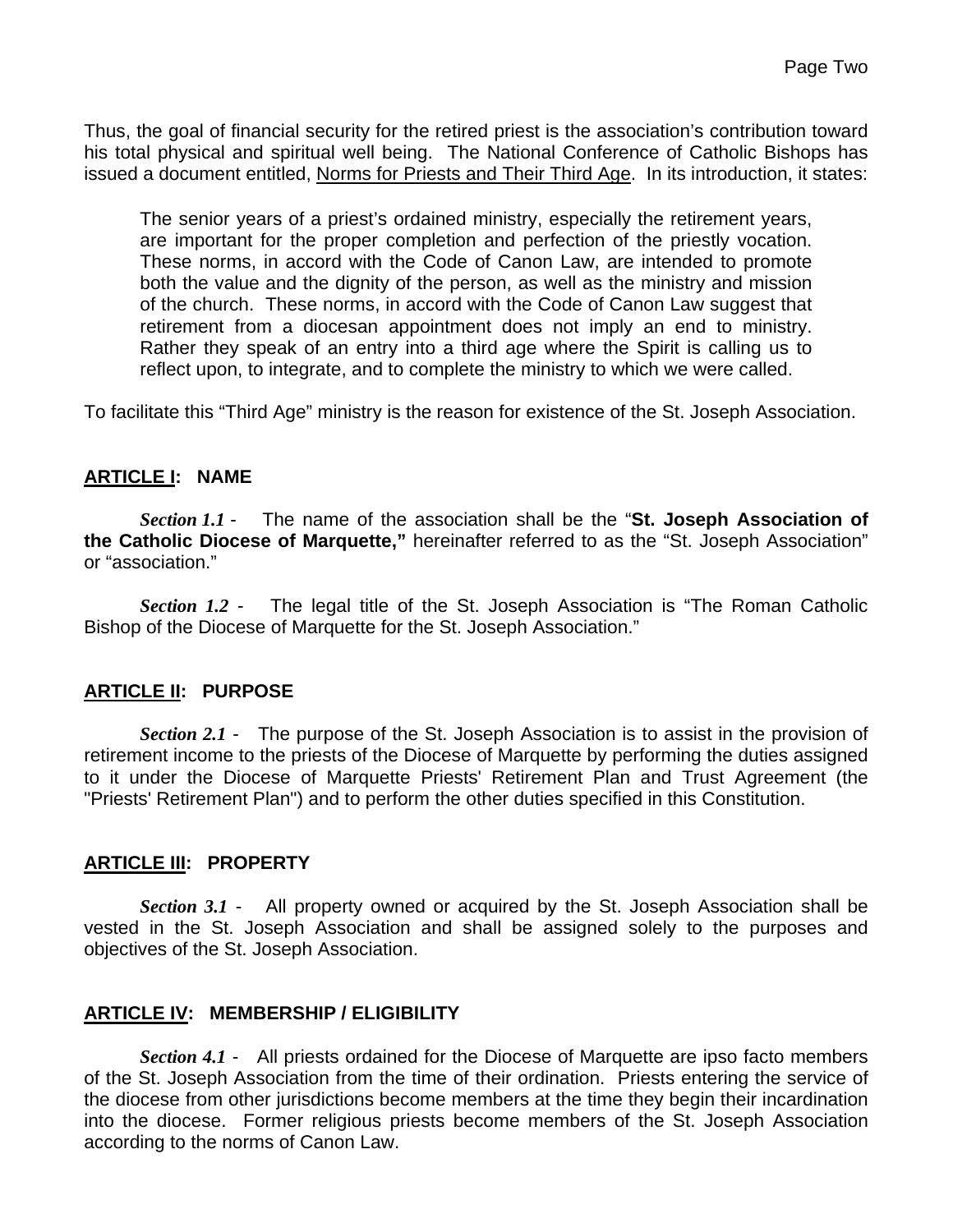*Section 4.2* - Any member on approved leave of absence from the diocese, who continues in active ministry, may remain a member as long as payment of his annual assessment to the St. Joseph Association is kept current.

*Section 4.3* - No benefit payable by the St. Joseph Association shall be subject, in any manner, to alienation, sale, transfer or assignment.

*Section 4.4* - Upon the demise of a member, neither his estate nor his heirs shall have any claim whatsoever against the St. Joseph Association since all rights hereunder cease upon the death of the member.

### **ARTICLE V: BENEFITS UPON RETIREMENT**

*Section 5.1* - Members who have attained the age of 70 (65 if the member was born before July 1, 1948) and who are vested in a pension benefit shall be eligible to receive pension benefits (without regard to whether the member has actually retired) as determined under the Priests' Retirement Plan.

*Section 5.2* -A member who retires, with the approval of the Bishop, from active priestly service in the Diocese of Marquette on or after attaining age 70 (65 if the member was born before July 1, 1948) will also be entitled to health/dental and automobile insurance, unless he has coverage from another source. This benefit amount will be prorated to the actual number of years of service served in a ratio to 25. Health and dental benefits will be provided through the St. Joseph Association only to the extent such benefits are not provided from the Priests' Retirement Plan.

#### **ARTICLE VI: DISABILITY BENEFITS**

*Section 6.1* - Disability retirement benefits will be paid to a disabled priest in accordance with the terms of the Priests' Retirement Plan.

 The St. Joseph Association annual assessment for the permanently disabled priest shall be waived by the board.

 If it is a temporary disability, the annual assessment may be waived depending on the circumstances. The board will examine each case and render a decision.

### **ARTICLE VII: TRUSTEES AND OFFICERS**

*Section 7.1* - The St. Joseph Association shall be governed by a Board of Trustees consisting of the Bishop of the Diocese of Marquette and seven elected member**s** of the following three age groups of the Diocese of Marquette.

(a) Those priests who have attained "Senior Priest Status" shall elect two representatives in staggered years to the Board of Trustees.

 (b) Those active priests who have served twenty or more years in the diocese shall elect three representatives in staggered years to the Board of Trustees.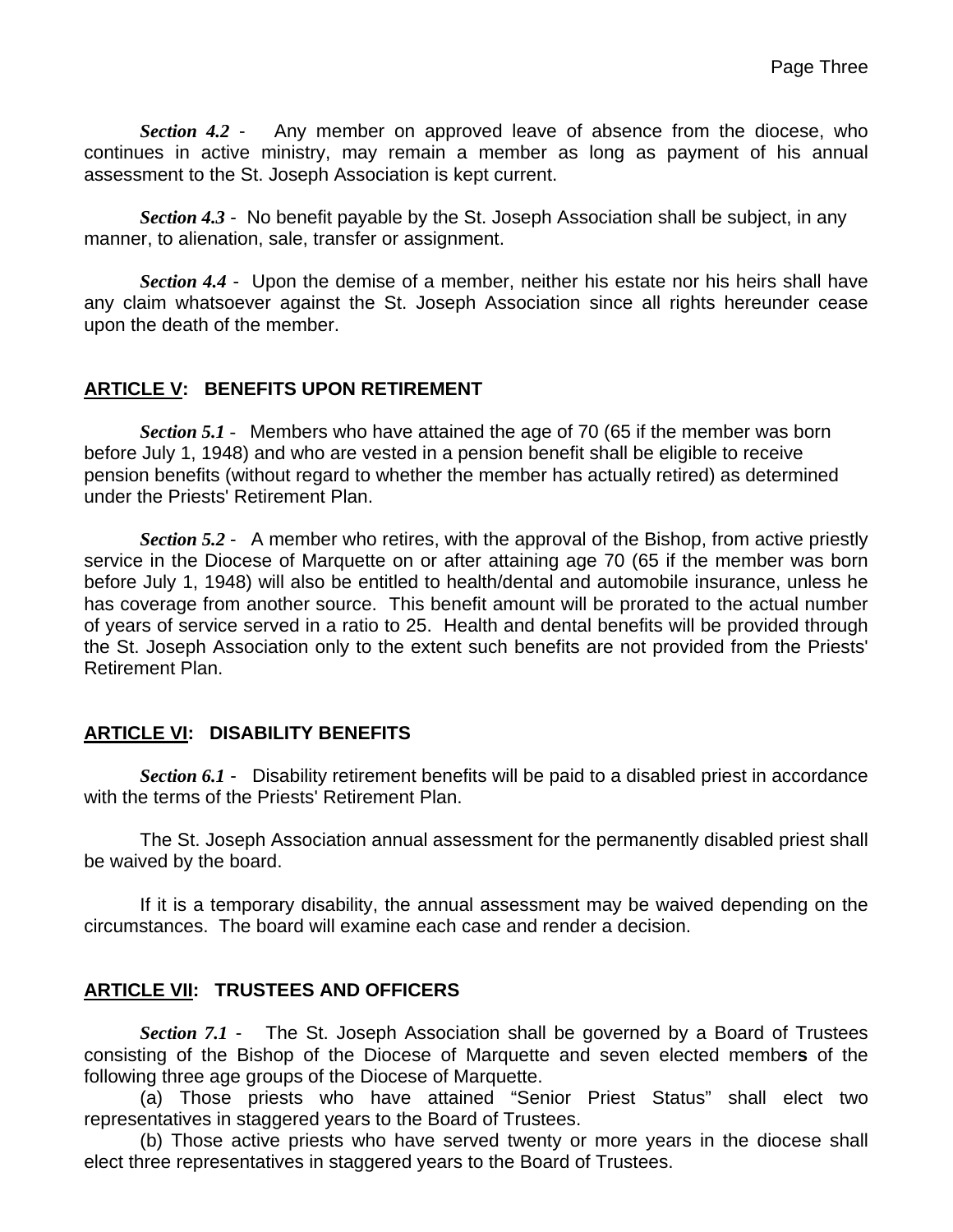(c) Those active priests who have served less than twenty years in the diocese shall elect two representatives in staggered years to the Board of Trustees.

In addition, the President of the Board of Trustees may appoint from among the members of the St. Joseph Association one or more at-large members of the board, upon the advice and consent of the board. The term of an appointed member shall be three years. In addition, the representative of the Diocese of Marquette who serves on the Pension Board of the Michigan Catholic Conference Lay Employees' Retirement Plan (the "MCC Pension Board") shall serve as an ex officio member of the Board of Trustees with full voting rights for the entire term that he or she serves on the MCC Pension Board. In the event that there is no lay representative of the Diocese of Marquette serving on the MCC Pension Board, the President of the Board of Trustees shall appoint a qualified lay representative to serve on the board for a term of three years or, if shorter, until a lay representative of the Diocese of Marquette is appointed to the MCC Pension Board.

*Section 7.2* - The Board of Trustees shall hold meetings regularly, at least semi-annually. Two-thirds of the board membership shall constitute a quorum at any meeting of the board with concurring votes of a majority of those present being necessary for a decision by the board. A board member may participate in any meeting by way of a conference telephone or by other means of remote communication, and such member will be considered present at the meeting.

*Section 7.3* - The decision of the board in matters within its jurisdiction shall be final, binding and conclusive upon each member, former member and every other person or party interested and concerned, subject however to Article XIV.

*Section 7.4 -* The Officers of the St. Joseph Association shall be a President, Vice President, Treasurer and a Secretary, elected annually from and by the members of the Board of Trustees.

#### *Section. 7.5 -*

(a). The President, with the advice and consent of the board, shall set the time and place of the semi-annual meeting. Special meetings may be called at the discretion of the President with the advice and consent of the board.

(b). The President presides at all meetings of the St. Joseph Association.

*Section 7.6 -* The Vice President presides at meetings in the absence of the President.

### *Section 7.7 -*

(a) The Secretary or his delegate is responsible for the minutes of the meetings.

(b) The Secretary or his delegate reminds the members of the Board of Trustees of the date and place of the next meeting four (4) weeks prior to said meeting.

(c) The Secretary or his delegate mails a copy of the minutes of the meetings to the Board of Trustees and the membership following each meeting.

(d) The Secretary or his delegate keeps a record of the membership of the association.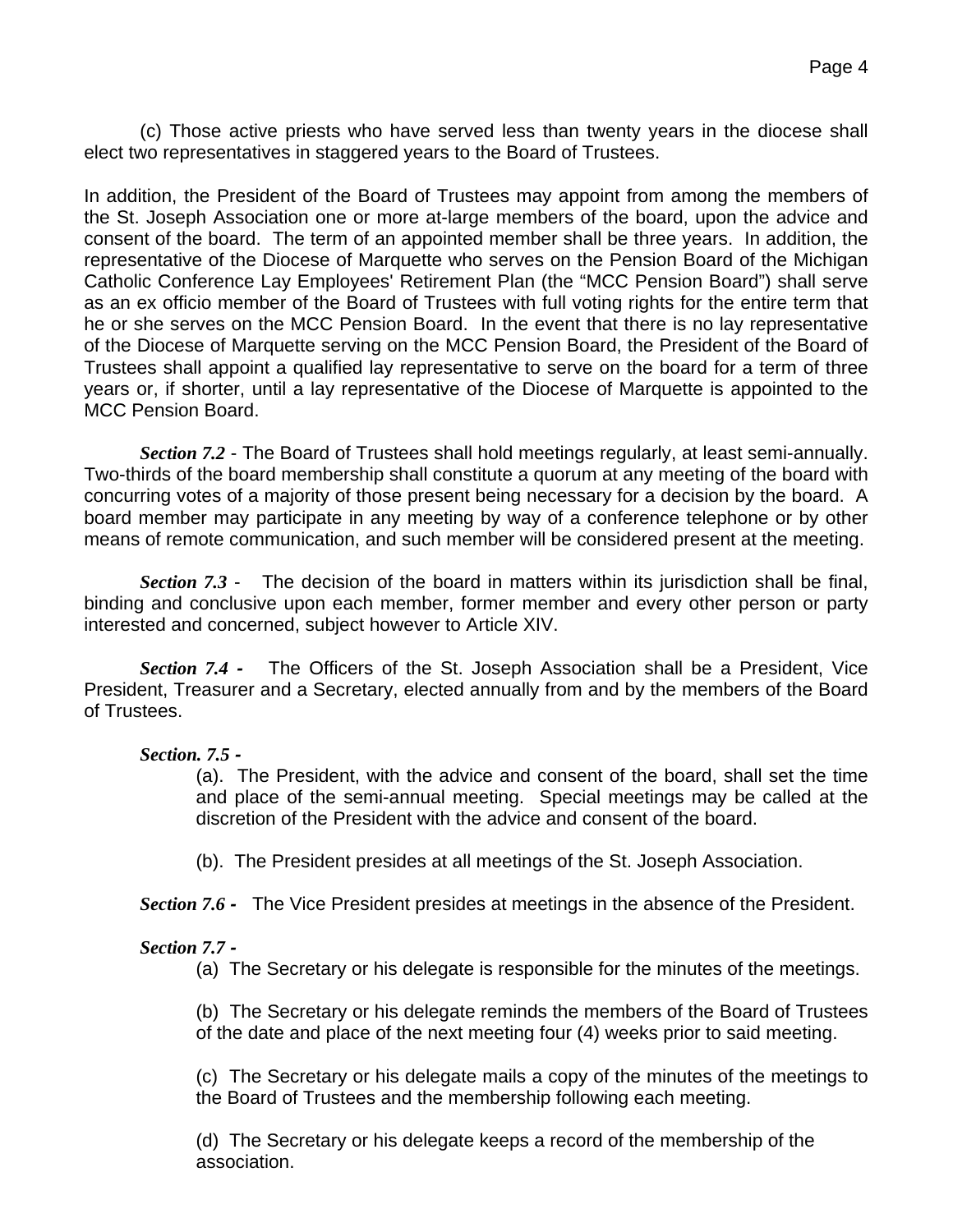(e) The Secretary or his delegate conducts elections to the Board of Trustees as described in Article VII.

#### *Section 7.8 -*

(a) The Treasurer is responsible for all financial transactions.

(b) The Treasurer makes a report of all operational receipts and disbursements at the regular meetings of the Board of Trustees.

(c) The Treasurer is the liaison between the association and anyone providing information for matters related to fiscal operations.

 (d) The Treasurer is bonded for fraud or embezzlement under the Protected Self-Insurance fund administered by Michigan Catholic Conference.

#### **ARTICLE VIII: ELECTIONS**

*Section 8.1* - Each of the three age groups shall elect representatives to the Board of Trustees for a term of three (3) years.

*Section 8.2 –* (a) Those priests who have attained "Senior Priest Status" shall elect two representatives in staggered years to the Board of Trustees. (b) Those active priests who have served twenty or more years in the diocese shall elect three representatives in staggered years to the Board of Trustees. (c) Those active priests who have served less than twenty years in the diocese shall elect two representatives in staggered years to the Board of Trustees.

*Section 8.3* - No member of the Board of Trustees is eligible for re-election or reappointment after two (2) successive terms. However, he again becomes eligible for election or appointment after an interim of one (1) year.

*Section 8.4* - The election of members to the Board of Trustees will be conducted annually by the Secretary or his delegate.

*Section 8.5* - The procedure for conducting the elections shall be determined by the Board of Trustees.

*Section 8.6* - The election shall be held during the Fall of the year, being staggered so that at least two or three members are elected each year.

*Section 8.7* - The term of office begins on January 1<sup>st</sup> following the Fall election.

*Section 8.8* - In the event of an incomplete term of office by an elected member of the Board of Trustees, because of death, or inability to act, a special election is to be conducted by the Secretary as soon as possible to fill the unexpired term. A member elected to the Board of Trustees to complete a term will remain eligible for two (2) successive full terms.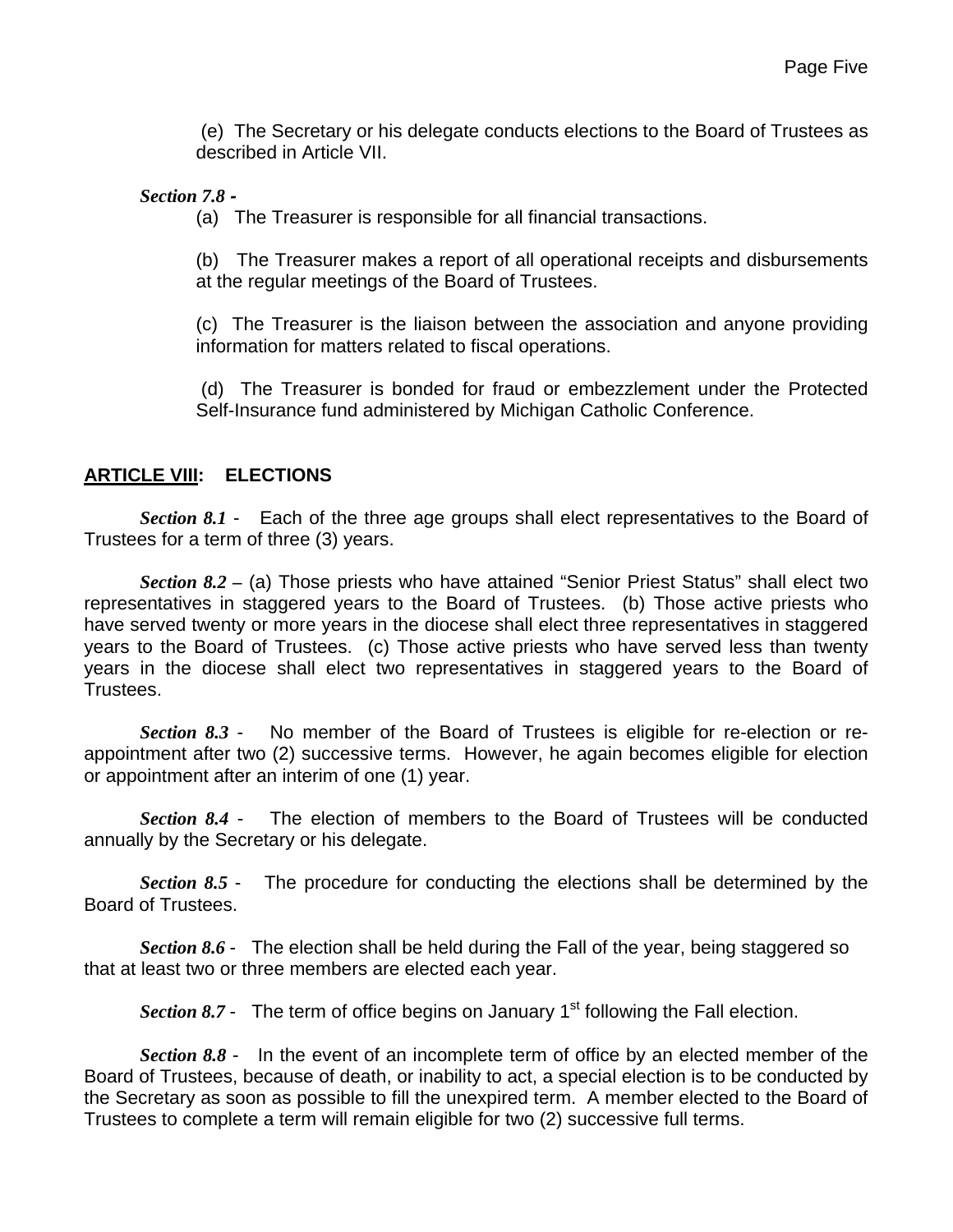*Section 8.9* - Any elected member of the Board of Trustees whose unexcused absences are judged by the board as failing to represent properly his constituency must be replaced by an interim election. An appointed member of the Board of Trustees whose unexcused absences are judged by the board as contrary to the best interests of the board and the St. Joseph Association may be removed from the board by a majority vote of the board.

### **ARTICLE IX: POWER OF INVESTMENT AND BOARD DUTIES**

*Section 9.1* - The Board of Trustees shall hold, invest, manage, administer and distribute the assets of the Priests' Retirement Plan as set forth in the Priests' Retirement Plan. In connection with the establishment of the Priests' Retirement Plan, effective as of July 1, 2004, the Board of Trustees shall transfer that portion of the assets of the St. Joseph Association as specified by the Board of Trustees to the Priests' Retirement Plan Trust to fund the pension obligations assumed by the Priests' Retirement Plan that previously were obligations of the St. Joseph Association. The Board of Trustees may authorize additional contributions of the assets of the St. Joseph Association to the Priests' Retirement Plan from time to time. Members, including retired members, shall look to the Priests' Retirement Plan as the funding source for their pension benefits and, to the fullest extent permitted by law, for their health benefits. The other benefits described in this Constitution shall be provided from the assets of the St. Joseph Association. The assets of the St. Joseph Association shall be invested as determined by the Board of Trustees, which may delegate the investment duties to an investment committee. The Diocese of Marquette Finance Council and the Board of Trustees shall receive a report on the investment performance of the Priests' Retirement Plan and of the assets of the St. Joseph Association at least annually.

*Section 9.2* - The Board of Trustees has the power to disseminate funds, through the Treasurer, in payment of the expenses incurred by the meetings of the Board of Trustees. The agencies fiscally engaged in the operation of the association shall annually make available to the Treasurer an adequate sum for this purpose.

# **ARTICLE X: FUNDING RESOURCES**

*Section 10.1* - The primary source of funding for the St. Joseph Association is the annual assessment for parishes or institutions as determined by the Board of Trustees. The secondary source is the annual contribution from the Upper Peninsula Catholic Services Appeal. Other sources of income are investment proceeds, wills, insurance benefits, gifts, trusts, bequests or any other donation. Effective on and after July 1, 2004, contributions from these funding sources may be made directly to the Priests' Retirement Plan.

# **ARTICLE XI: AMENDMENTS**

*Section 11.1 -* Proposed amendments to the Constitution may be made in writing to the member's age group representative or any officer of the Board of Trustees.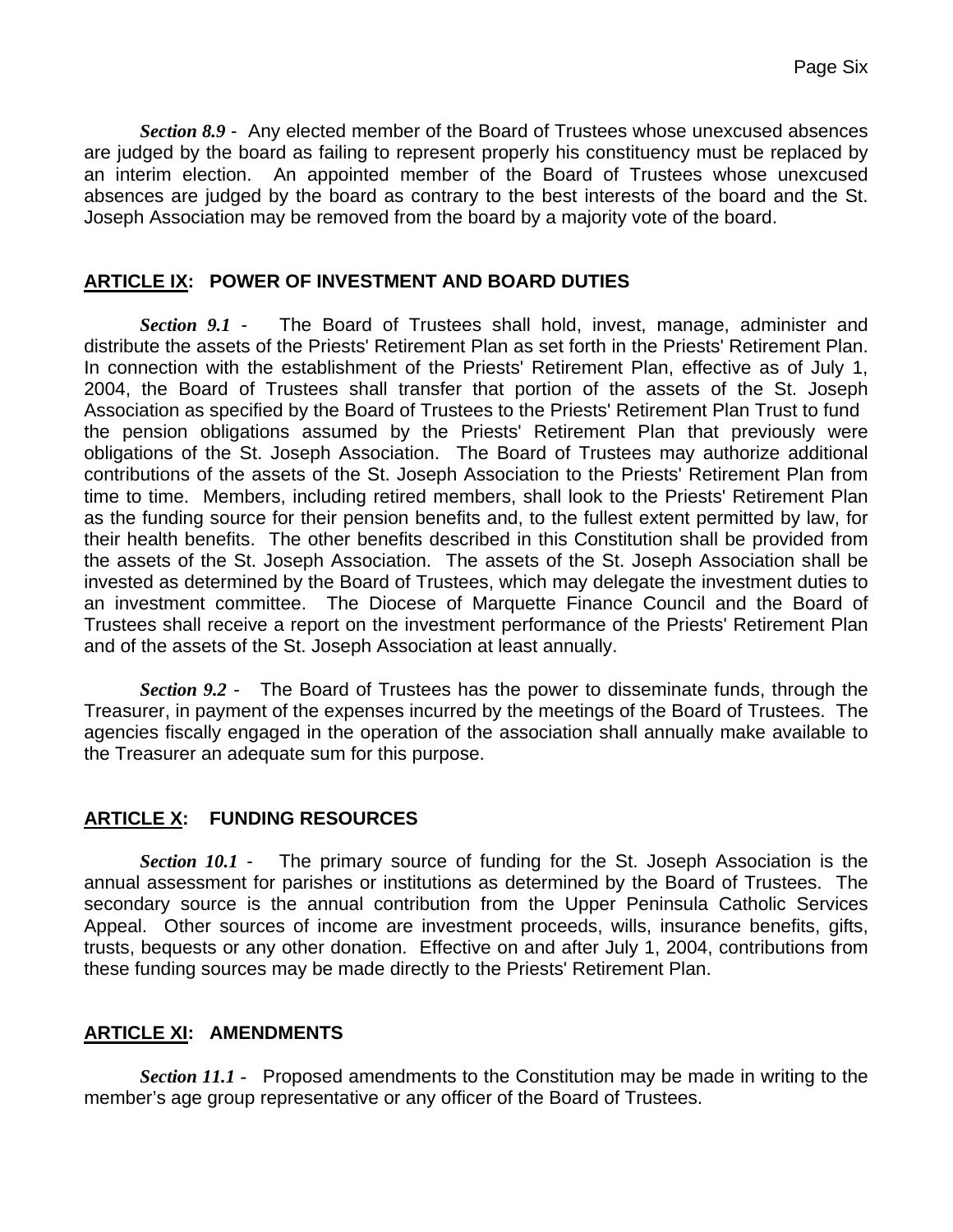*Section 11.2* - A proposed amendment to the Constitution shall be voted on by the Board of Trustees. If a majority of the members of the board approves the proposed amendment, the proposed amendment shall be submitted to a vote of the full membership of the association. Approval by a simple majority of the total membership shall be required for adoption.

*Section 11.3* - The Priests' Retirement Plan provides that it may be amended by the Bishop, provided that any substantive, i.e., nontechnical, amendments to that Plan require the written consent of the Board of Trustees. Whenever it is required to give such written consent to an amendment to the Priests' Retirement Plan, the Board of Trustees shall present the proposed amendment to a vote of the full presbyterate.

### **ARTICLE XII: BEQUESTS**

*Section 12.1* - Bequests to the St. Joseph Association shall be made according to the following form: "I bequeath to the Roman Catholic Bishop of the Diocese of Marquette for the St. Joseph Association…"

### **ARTICLE XIII: BY-LAWS**

*Section 13.1* - To preserve simple and fluid procedure in the administration of the St. Joseph Association, it is the decision of the Board of Trustees not to formulate any definitive set of By-Laws. Interpretations of the mind of the Board of Trustees, its policy and intent, its procedures and conduct of meetings and business, are to be construed from the minutes of all official meetings of the association. The minutes of all official meetings of the association shall be considered as the By-Laws of this Constitution, and the only By-Laws.

### **ARTICLE XIV: APPROVAL BY BISHOP**

*Section 14.1* - Any action or decision by the Board of Trustees of the St. Joseph Association is subject to the approval of the Bishop.